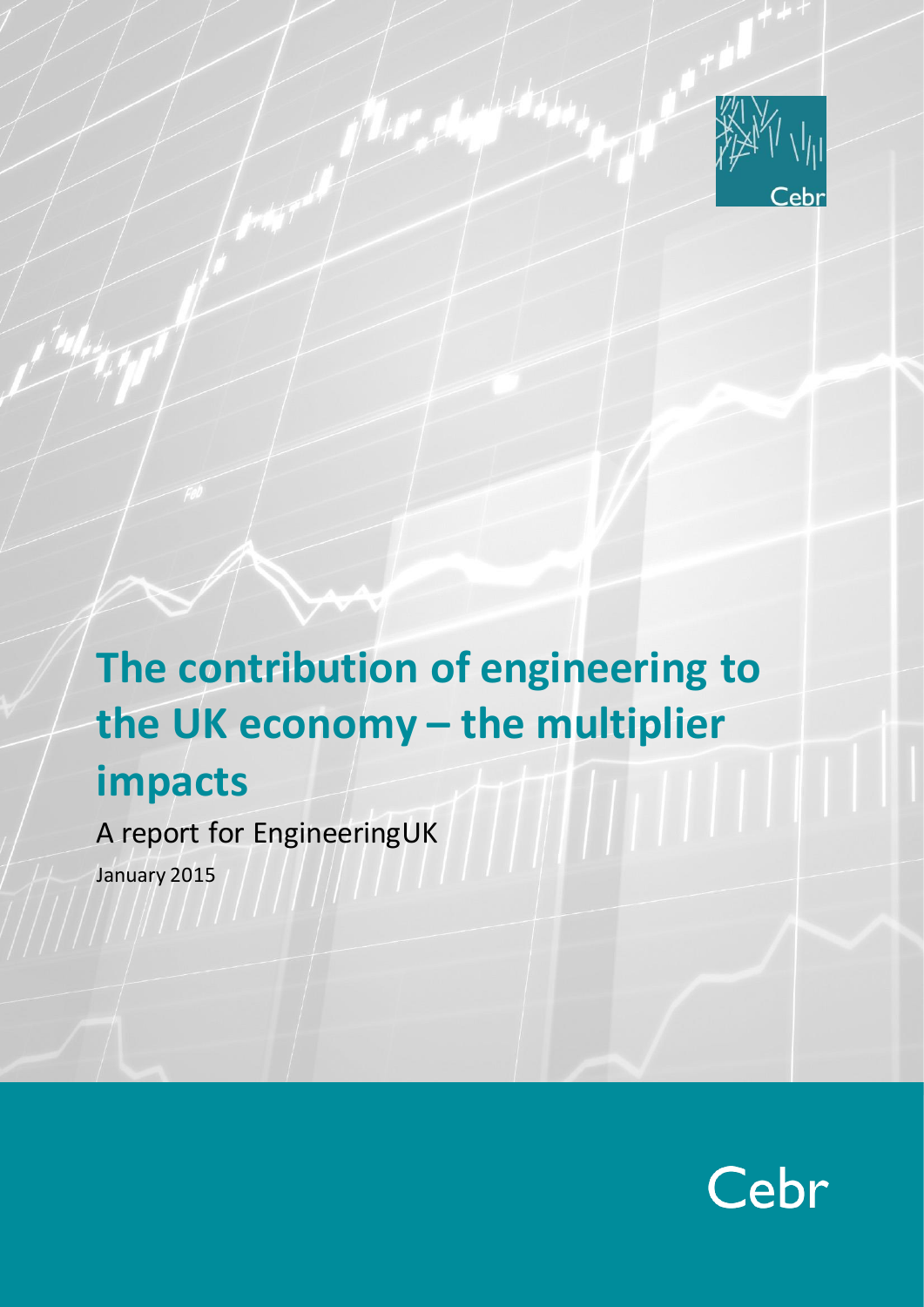Whilst every effort has been made to ensure the accuracy of the material in this document, neither Centre for Economics and Business Research Ltd nor the report's authors will be liable for any loss or damages incurred through the use of the report.

#### **Authorship and acknowledgements**

This report has been produced by Cebr, an independent economics and business research consultancy established in 1992. The views expressed herein are those of the authors only and are based upon independent research by them.

The report does not necessarily reflect the views of EngineeringUK. The views of Engineering UK.



2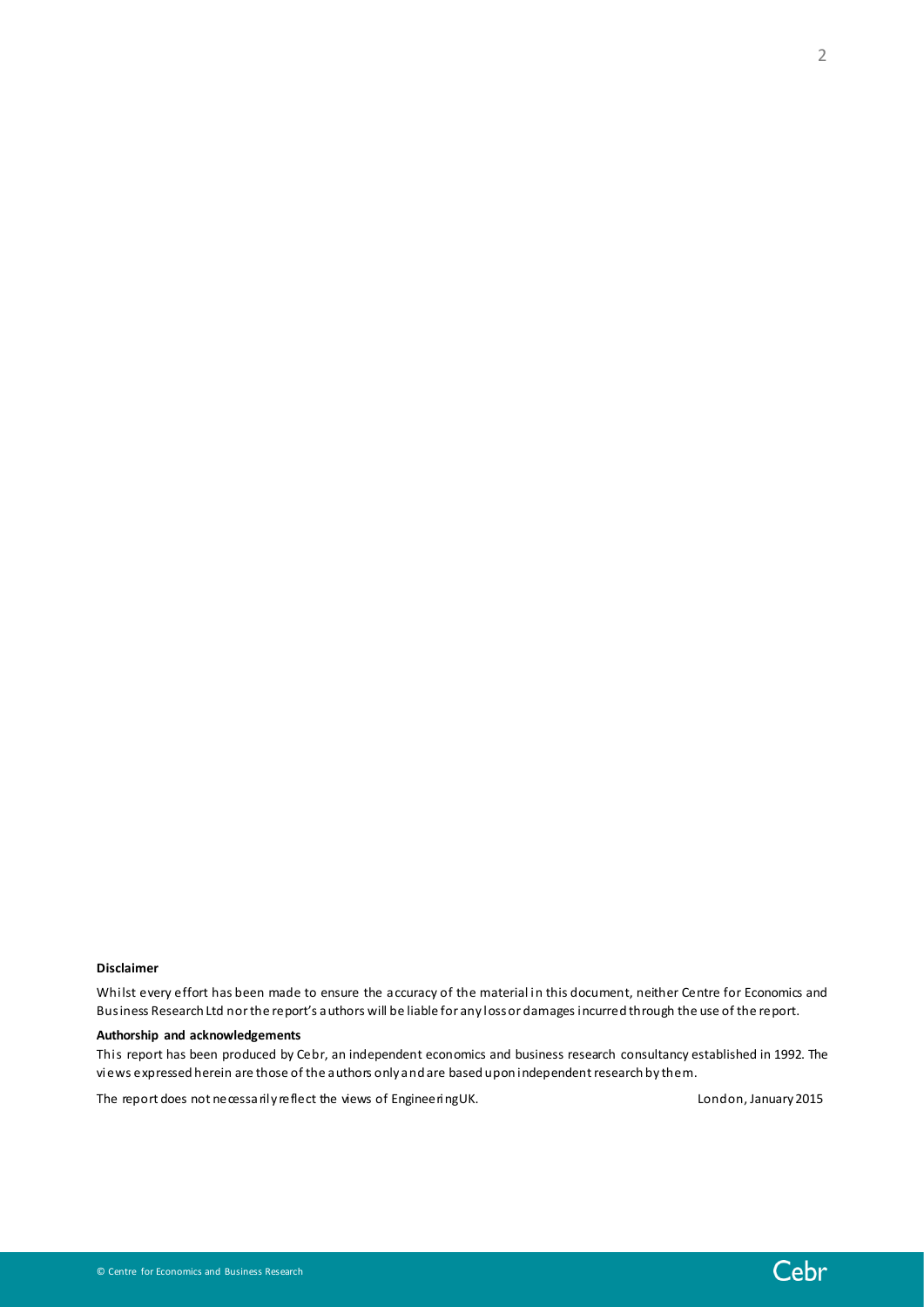# **Contents**

|              |                                                   | <b>Executive Summary</b>                         | 4              |  |  |  |  |
|--------------|---------------------------------------------------|--------------------------------------------------|----------------|--|--|--|--|
| $\mathbf{1}$ | <b>Introduction</b>                               |                                                  |                |  |  |  |  |
| $\mathbf{2}$ | Key economic contributions of engineering sectors |                                                  |                |  |  |  |  |
|              | 2.1                                               | Engineering sectors' contribution to GVA and GDP | $\overline{7}$ |  |  |  |  |
|              | 2.2                                               | Employment supported by engineering sectors      | 8              |  |  |  |  |
|              | 2.3                                               | Tax contributions of engineering sectors         | 9              |  |  |  |  |
| 3            |                                                   | The multiplier impacts of engineering            | 10             |  |  |  |  |
|              | 3.1                                               | The supply chain of engineering sectors          | 10             |  |  |  |  |
|              | 3.2                                               | GVA multiplier impacts                           | 11             |  |  |  |  |
|              | 3.3                                               | Employment multiplier impacts                    | 12             |  |  |  |  |
| 4            |                                                   | Appendix                                         | 14             |  |  |  |  |
|              | 4.1                                               | <b>Engineering sectors</b>                       | 14             |  |  |  |  |
|              | 4.2                                               | Economic impact methodology                      | 16             |  |  |  |  |

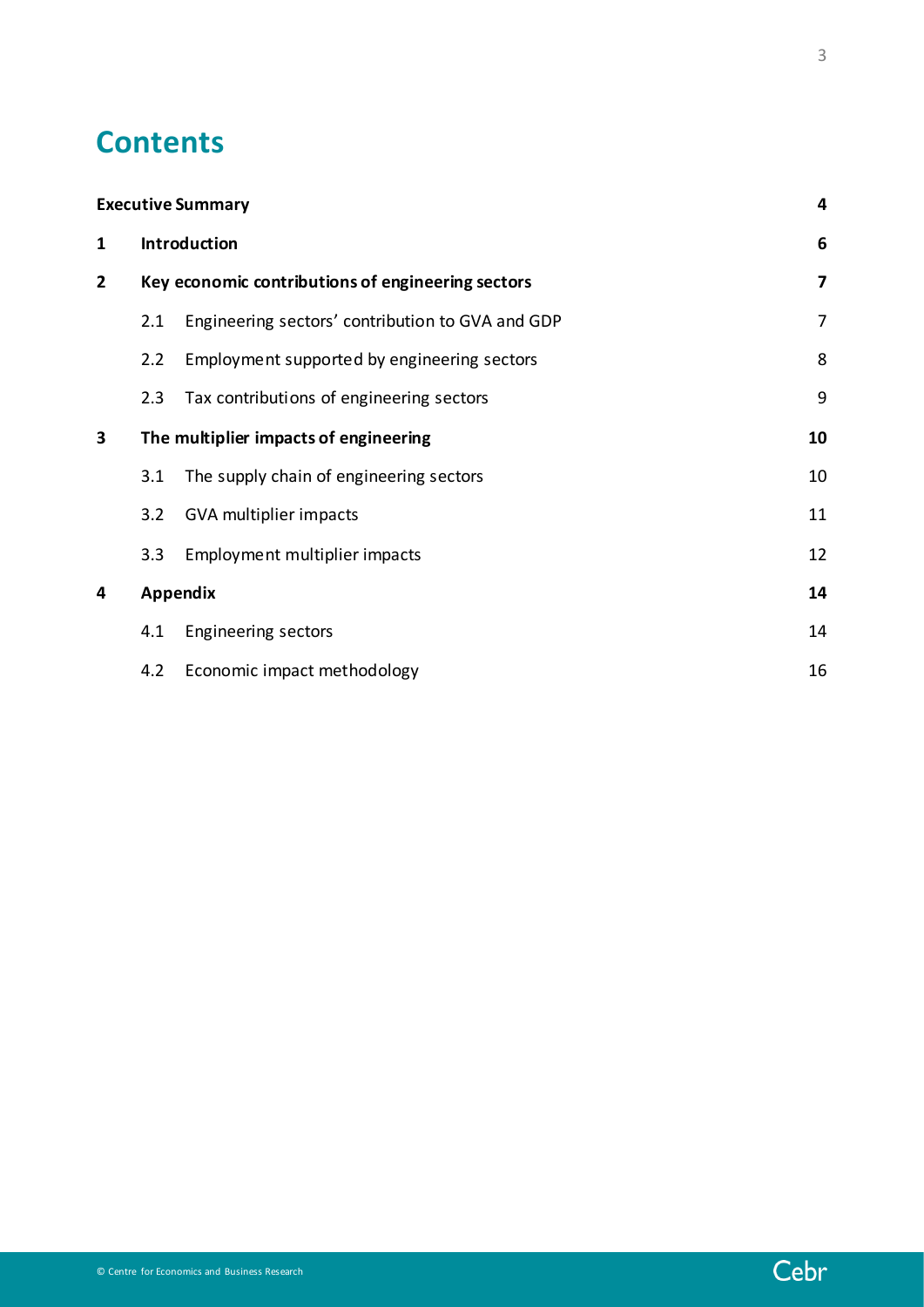# <span id="page-3-0"></span>**Executive Summary**

This report builds on previous research conducted by Cebr, which established estimates of the direct economic contributions made by engineering sectors to the UK economy, in terms of Gross Domestic Product (GDP) and employment.<sup>1</sup> This report builds on this previous study to establish the spill over effects associated with these direct contributions, while also providing an estimate of the tax contributions made by engineering sectors.

### **Direct economic impacts**

- Engineering sectors<sup>2</sup> are vital to the UK's economy, contributing an estimated **£455.6 billion** to Gross Domestic Product(GDP) 3 in 2014, 27.1% total UK GDP. 4
- Total employment in engineering sectors is estimated at 5.6 million in 2014, representing 18.2% of total employment in the UK. Adjusting for the full-time and part-time split within this figure, engineering sectors employ 5.3 million full-time equivalents (FTEs) –20.0% of the UK total.
- In addition to these impacts, this report finds that engineering sectors contributed an estimated £117.8 billion in tax revenues to the exchequer in the 2013/14 tax year. This represents 24.0% of total HMRC receipts over the same period.
- On a regional basis, GVA produced by engineering sectors is highest within London in absolute terms (£78.8 billion in 2014), but Scotland's economy is arguably most dependent upon engineering sectors, with 37% of GVA attributable to these industries.
- Employment in engineering sectors is highest within the South East, both in absolute terms (over 1 million people) and as a proportion of total employment (23%).

#### **Total macroeconomic impacts of engineering sectors**

Based on our analysis of the engineering sectors using the ONS supply-use tables and Cebr's input-output models, we conclude that:

- For every £1 in GVA generated in engineering sectors, a further £1.45 is generated elsewhere within the UK economy. This GVA multiplier of 2.45 provides an estimate for the total GVA impact of engineering sectors in 2014 of £995.7 billion, once indirect and induced multiplier impacts are taken into consideration. This is equivalent to 66% of UK GVA and represents a GDP contribution of approximately £1,116.8 billion.
- Once direct, indirect and induced multiplier impacts of the engineering sectors are accounted for, the industry is estimated to have supported an aggregate 14.5 million FTE jobs in 2014, representing 55% of UK employment.For every one FTE employed in engineering sectors, employment of a further 1.74 FTEs is estimated to be supported within the UK economy, representing a multiplier of 2.74.
- This means than for every new engineering vacancy that is filled, 1.7 new jobs can be expected to be supported throughout the UK economy.

4 Cebr projection for 2014 from UK MOD, Cebr's proprietary model of the UK economy.



 $^1$  See 'The contribution of engineering to the UK economy' October 2014.

<sup>2</sup> Defined by EngineeringUK's Engineering Footprint – please see Annex for full details

<sup>3</sup> Gross domestic product is an aggregate measure of production equal to the sum of the gross values added of all resident institutional units engaged in production (plus any taxes, and minus any subsidies, on products not induded in the value of their outputs).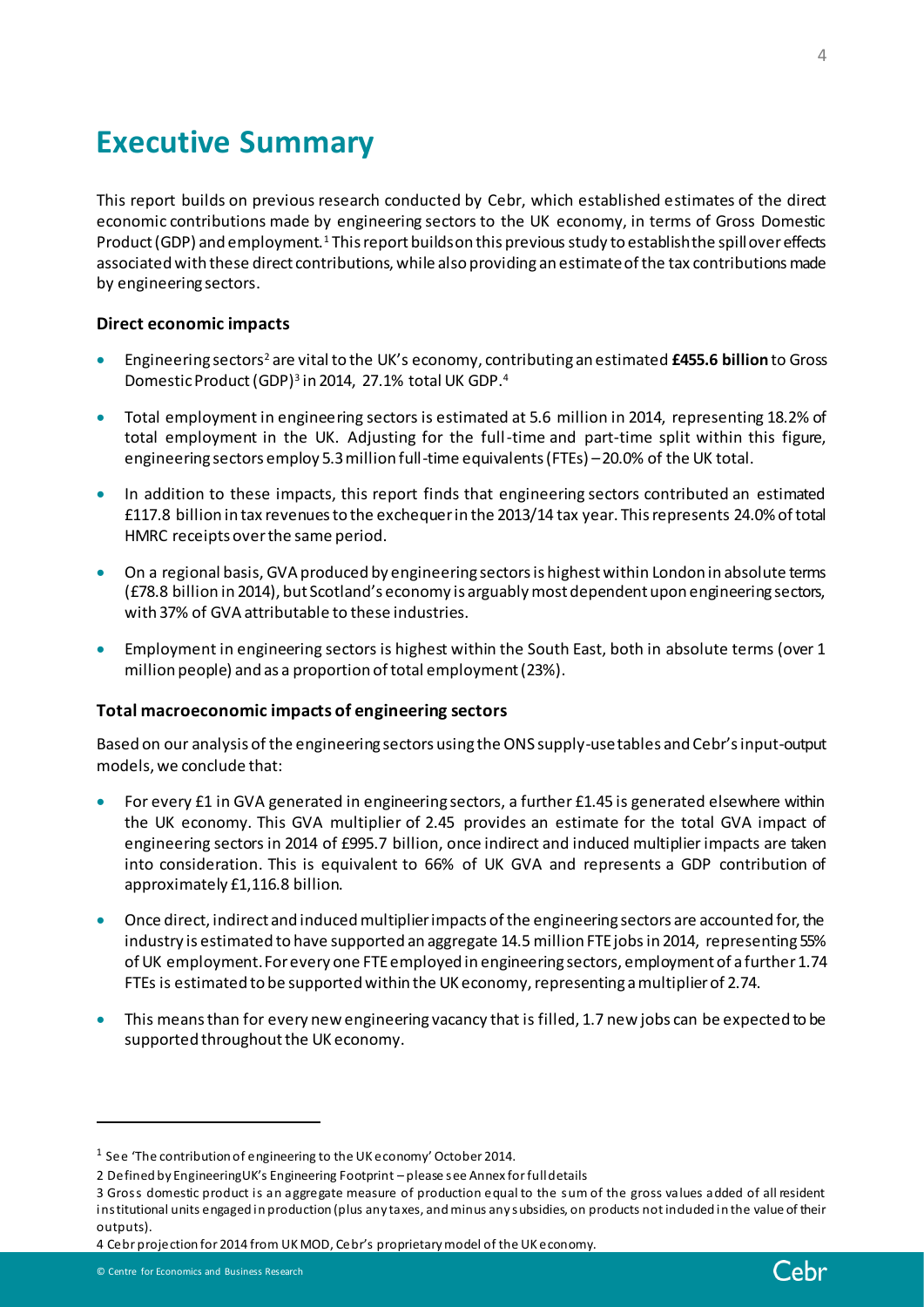#### **Scope and methodological overview**

The analysis of the macroeconomic impacts of engineering sectors makes extensive use of official data provided by the Office for National Statistics (ONS). This provides economic indicators, including revenues, costs of production and value-added for hundreds of disaggregated industries. These are broken down according to the Standard Industrial Classification (SIC) framework, which provides the underlying data collection framework formuch of the economic data produced by the ONS.

To measure the economic characteristics of the engineering sectors and its direct macroeconomic impacts upon the economy, we identified the activities within the SIC framework which are classified as engineering sectors<sup>5</sup> and used the corresponding figures for these activities.

The multiplier impacts of the engineering sectors were estimated using Cebr's input-output models, which draw on the national accounting framework provided by the ONS. The input-output models are used to determine from which industries the engineering sectors purchase their inputs, tracing the industry's economic footprints through their supply chain relationships with other industries, supporting output and employment in those sectors and increasing earnings and employee spending in the wider economy.



<sup>&</sup>lt;sup>5</sup> These were defined by EngineeringUK's Engineering Footprint, which classifies economic activity as falling under 'engineering sectors' based on their dependence on engineering. As a result this should be viewed as a wide-ranging and broad definition of engineering – please see Appendix for full details.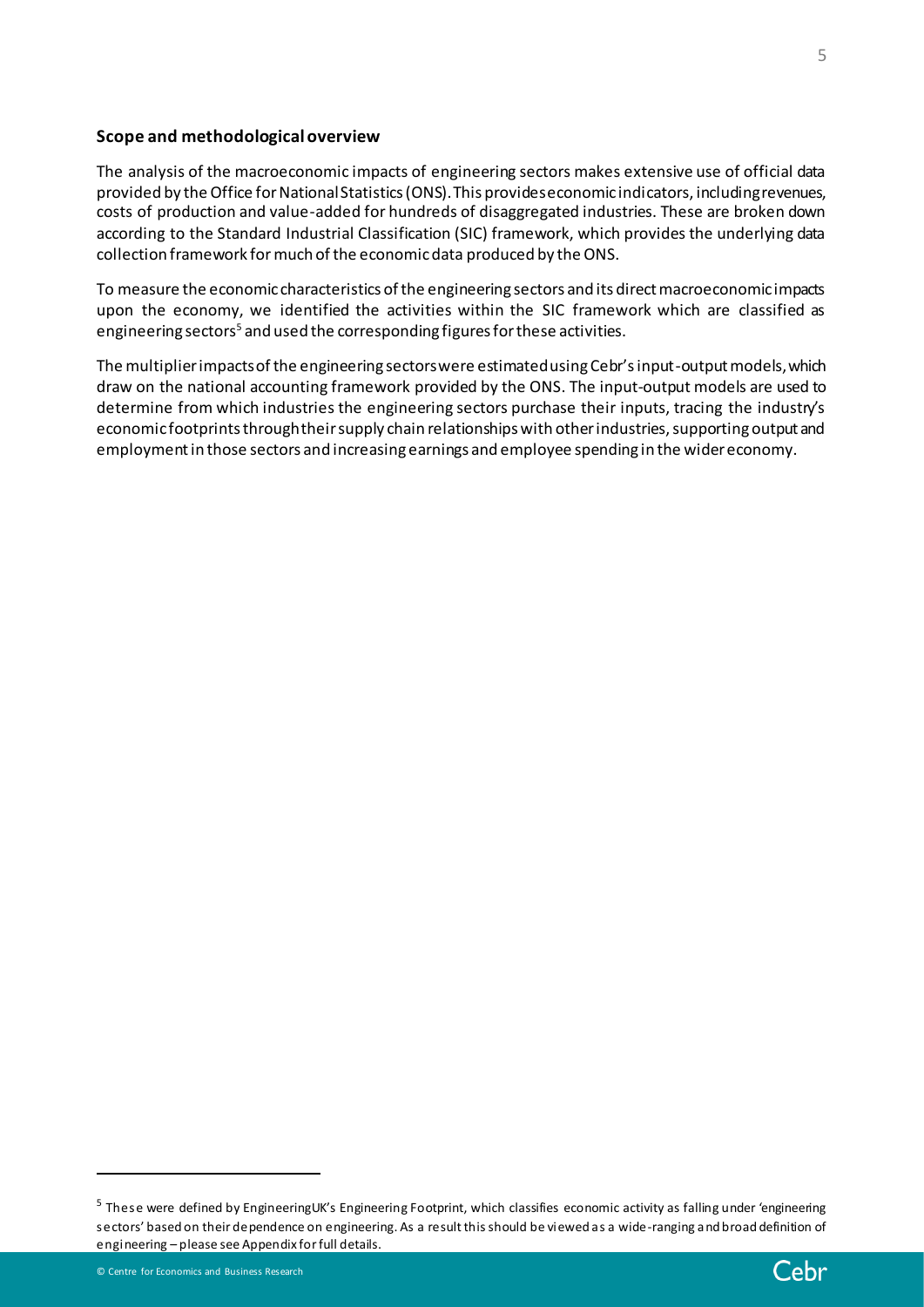# <span id="page-5-0"></span>**1 Introduction**

This report builds on previous research conducted by Cebr on behalf of EngineeringUK, which established estimates of the direct economic contributions made by engineering sectors to the UK economy, in terms of Gross Domestic Product (GDP) and employment.<sup>6</sup> This current report builds on this previous study to establish the spill over effects associated with these direct contributions, while also providing an estimate of the tax contributions made directly by engineering sectors.

The remainder of this report is arranged in three further sections:

- **Section 2** details key direct economic contributions made by engineering sectors, which form the basis for the subsequent analysis of multiplier effects.
- **Section 3** details the estimated multiplier effects associated with engineering sectors and presents estimated total economic impacts of engineering sectors.
- **Section 4** contains a technical appendix.



 $^6$  See 'The contribution of engineering to the UK economy' October 2014.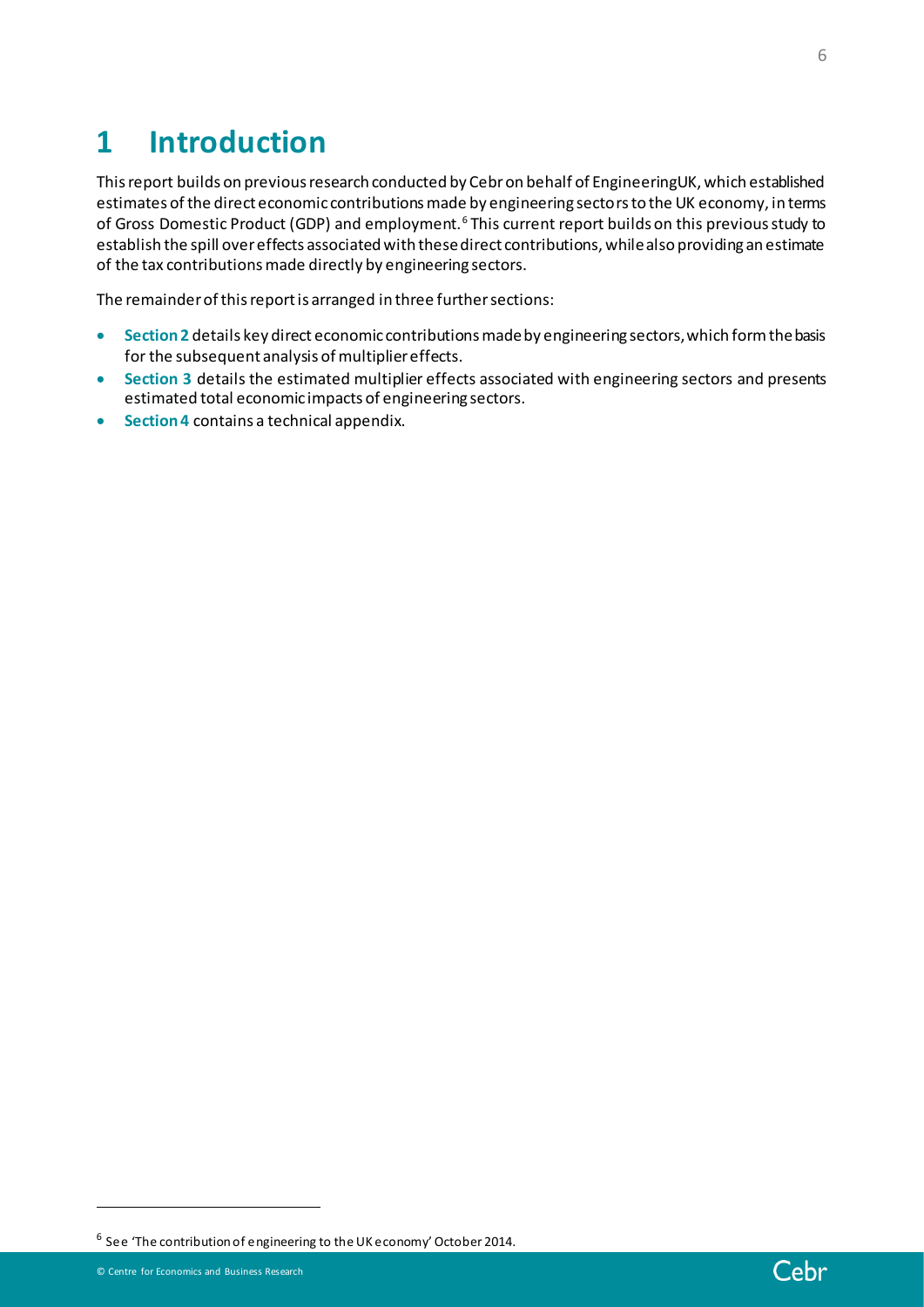# <span id="page-6-0"></span>**2 Key economic contributions of engineering sectors**

This section of the report outlines the direct contributions made by engineering sectors to the UK economy, both in 2014 and alongside expectations by 2022, which are based on demand for engineers being met. We look firstly at the contributions to Gross Value Added (GVA)<sup>7</sup>, Gross Domestic Product (GDP)<sup>8</sup> and the number of businesses and jobs supported, which are taken from Cebr's previous report into the contribution of engineering $^{\rm 9}$ . This is followed by estimated tax contributions of these sectors.

### <span id="page-6-1"></span>**2.1 Engineering sectors' contribution to GVA and GDP**

In 2012, engineering sectors<sup>10</sup> contributed £387 billion Gross Value Added (GVA) - a similar scale to the entire non-financial services industry (£505 billion)<sup>11</sup> and nearly four times the combined size of the construction and real estate services sectors (£105 billion) $^{12}$ . The GVA of engineering sectors is estimated to have risen to £406.3 billion in 2014, which is equivalent to an estimated Gross Domestic Product (GDP) contribution of **£455.6 billion,** 27.1% of total UK GDP. <sup>13</sup> Based on the potential employment projections of EngineeringUK and nominal growth in output per employee averaging 3% each year, by 2022 this contribution is expected to increase to £542.2 billion in GVA and £608.1 billion in GDP, as highlighted within Table 1.

**Table 1 – Gross value added and gross domestic product contributions of engineering sectors, £ billions (nominal terms)**

| Year | <b>Gross value added</b> | <b>Gross domestic product</b> |
|------|--------------------------|-------------------------------|
| 2014 | 406.3                    | 455.6                         |
| 2022 | 542.2                    | 608.1                         |

| Source: ONS, EngineeringUK, Cebr |  |  |  |  |  |
|----------------------------------|--|--|--|--|--|
|----------------------------------|--|--|--|--|--|

The distribution of this GVA across the UK's nations and regions is illustrated within Table 2 below. GVA produced by engineering sectors is highest within London in absolute terms (£78.8 billion), but Scotland's economy is arguably most dependent upon engineering sectors, with 37% of GVA attributable to these industries. Northern Ireland has both the lowest GVA contribution coming from engineering sectors in both absolute terms (£7.3 billion) and as a percentage of total GVA (21%).



<sup>7</sup> GVA or gross value added is a measure of the value from production in the national accounts and can be thought of as the value of industrial output less intermediate consumption. That is, the value of what is produced less the value of the intermediate goods and services used as inputs to produce it. GVA is also commonly known as income from production and is distributed in three directions – to employees, to shareholders and to government. GVA is linked as a measurement to GDP – both being a measure of economic output. That relationship is (GVA + Taxes on products - Subsidies on products = GDP). Because taxes and subsidies on individual product categories are only available at the whole economy level (rather than at the sectoral or regional level), GVA tends to be used for measuring things like gross regional domestic product and measures of economic output of entities that a re smaller than the whole economy, such as the engineering sectors.

<sup>8</sup> Gross domestic product is an aggregate measure of production equal to the sum of the gross values added of all resident institutional units engaged in production (plus any taxes, and minus any subsidies, on products not induded in the value of their outputs).

 $^9$  See 'The contribution of engineering to the UK economy' October 2014.

<sup>10</sup> Please see Annex for full definition

<sup>11</sup> Annual Business Survey 2012

<sup>12</sup> Annual Business Survey 2012

<sup>13</sup> Cebr projection for 2014 from UK MOD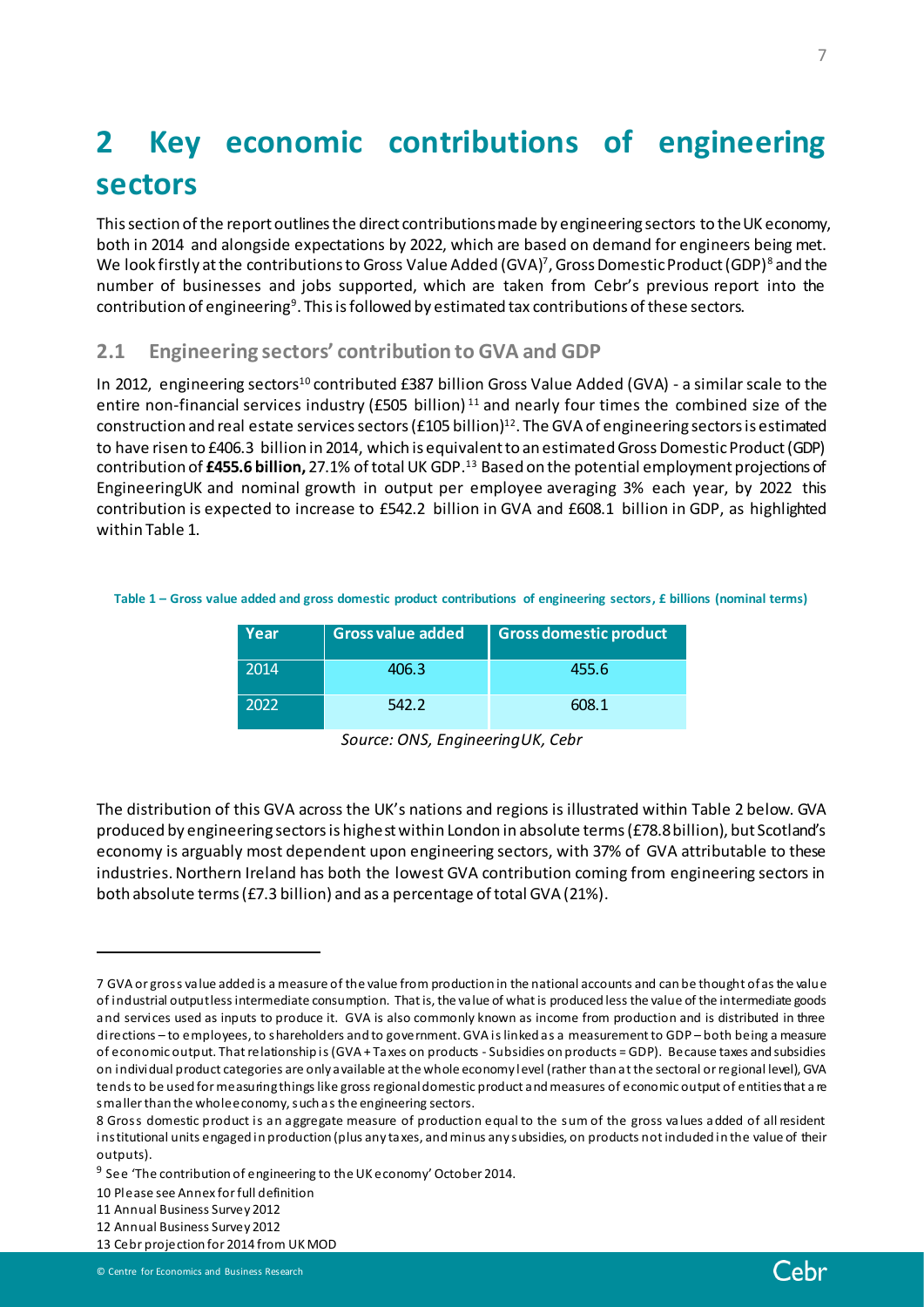| <b>Region/nation</b>              |            | 2022               |            |
|-----------------------------------|------------|--------------------|------------|
|                                   | £ billions | % of region/nation | £ billions |
| <b>North East</b>                 | 13.5       | 28%                | 17.6       |
| <b>North West</b>                 | 40.8       | 28%                | 54.1       |
| <b>Yorkshire &amp; The Humber</b> | 26.6       | 25%                | 34.6       |
| <b>East Midlands</b>              | 28.0       | 30%                | 36.9       |
| <b>West Midlands</b>              | 28.9       | 25%                | 37.5       |
| <b>East of England</b>            | 31.3       | 23%                | 41.7       |
| London                            | 78.8       | 22%                | 107.9      |
| <b>South East</b>                 | 63.5       | 27%                | 85.9       |
| <b>South West</b>                 | 27.6       | 23%                | 36.9       |
| <b>England</b>                    | 338.9      | 25%                | 453.1      |
| <b>Wales</b>                      | 14.8       | 27%                | 19.4       |
| <b>Scotland</b>                   | 45.3       | 37%                | 60.2       |
| <b>Northern Ireland</b>           | 7.3        | 21%                | 9.5        |
| <b>UK</b>                         | 406.3      | 27%                | 542.2      |

**Table 2 – GVA of engineering sectors by region and nation in 2014 and 2022, £ billions (nominal) and percentage of total**

*Source: ONS, EngineeringUK, Cebr*

### <span id="page-7-0"></span>**2.2 Employment supported by engineering sectors**

In 2014 there were approximately 5.6 million people employed in engineering sectors in the UK, representing approximately 18.2% of total employment across the UK economy. Based on EngineeringUK's projections for employment demand for engineers in engineering sectors, this is expected to rise to reach 5.8 million by 2022, as outlined within Table 3.<sup>14</sup> Using the full-time to part-time ratios of employment in each of the engineering sectors<sup>15</sup> this employment is converted into 5.3 million full time equivalents (FTEs) in 2014 as presented within the table<sup>16</sup>, which is equivalent to 20.0% of the UK total.

|  |  |  |  | Table 3 - Employment within engineering sectors, millions |  |
|--|--|--|--|-----------------------------------------------------------|--|
|--|--|--|--|-----------------------------------------------------------|--|

| Year |     | <b>Employment</b> Full-time equivalents (FTEs) |
|------|-----|------------------------------------------------|
| 2014 | 5.6 | 5.3                                            |
| 2022 | 5.8 | 5.5                                            |

*Source: ONS, EngineeringUK, Cebr*

The distribution of this employment across the UK's nations and regions is illustrated within Table 4below. Employment in engineering sectors is highest within the South East, both in absolute terms (over 1 million people) and as a proportion of total employment (23%). Northern Ireland has both the lowest number of people employed in engineering sectors, while the North East has the lowest proportion of employment accounted for by engineering sectors.



<sup>&</sup>lt;sup>14</sup> The actual rise in employment within engineering sectors may be larger, since only anticipated demand specifically for engineers

is included, rather that anticipated demand for all roles within engineering sectors.

 $15$  Calculated by Cebr from ONS business register and employment survey, 2013.

 $16$  FTE jobs or FTE employment includes employees as well as the self-employed, sole traders, partnerships etc.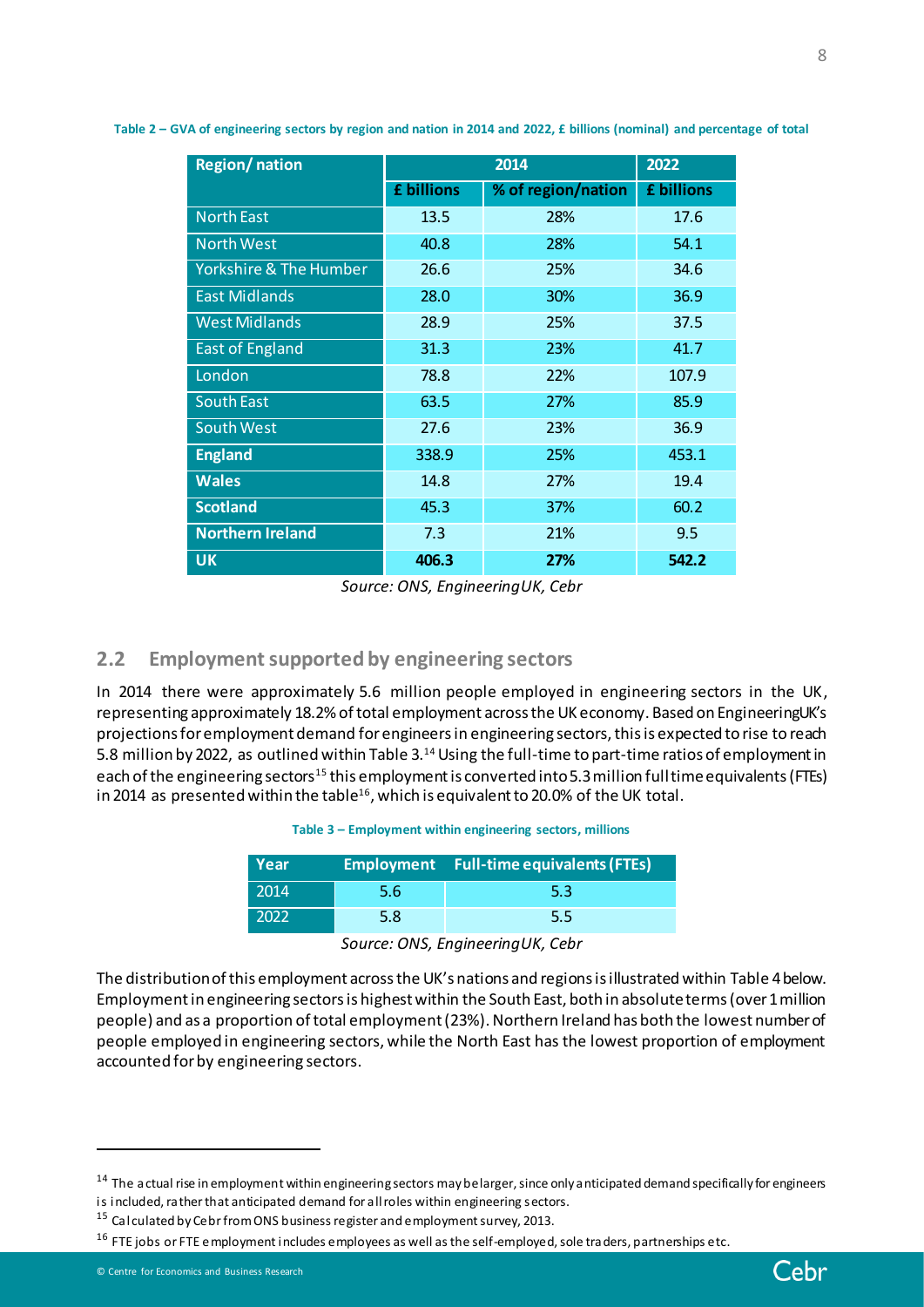| <b>Region/nation</b>              |                  | 2014               |                  |  |
|-----------------------------------|------------------|--------------------|------------------|--|
|                                   | <b>Thousands</b> | % of region/nation | <b>Thousands</b> |  |
| <b>North East</b>                 | 168              | 14%                | 170              |  |
| <b>North West</b>                 | 503              | 15%                | 519              |  |
| <b>Yorkshire &amp; The Humber</b> | 419              | 17%                | 424              |  |
| <b>East Midlands</b>              | 395              | 18%                | 407              |  |
| <b>West Midlands</b>              | 502              | 20%                | 508              |  |
| <b>East of England</b>            | 622              | 21%                | 645              |  |
| London                            | 721              | 17%                | 768              |  |
| <b>South East</b>                 | 1,001            | 23%                | 1,055            |  |
| <b>South West</b>                 | 508              | 19%                | 528              |  |
| <b>England</b>                    | 4,839            | 19%                | 5,023            |  |
| <b>Wales</b>                      | 208              | 15%                | 212              |  |
| <b>Scotland</b>                   | 420              | 16%                | 434              |  |
| <b>Northern Ireland</b>           | 124              | 15%                | 127              |  |
| <b>UK</b>                         | 5,590            | 18%                | 5,796            |  |

**Table 4 – Employment within engineering sectors by region and nation in 2014 and 2022, thousands and percentage of total**

*Source: ONS, EngineeringUK, Cebr*

### <span id="page-8-0"></span>**2.3 Tax contributions of engineering sectors**

Closely linked to the value added and employment supported by engineering sectors within the UK economy are the tax contributions which stem directly from this economic activity. These come in various forms, including taxes on income, such as income tax and national insurance contributions, taxes on profits, such as corporation tax, and taxes on products, which would include VAT. The estimated tax contributions of engineering sectors for the latest complete tax year (2013/14) are detailed in Table 5. $^{\rm 17}$ 

The largest tax contribution made by engineering sectors is through taxes on income, estimated at £66.3 billion in 2013/14. This is followed by VAT, at £35.0 billion and corporation tax, estimated at £16.5 billion. The total tax contribution made by engineering sectors, of £117.8 billion, is equivalent to 24% of total HMRC receipts over the same period.

| <b>Taxation</b>               | <b>Engineering sectors</b> |
|-------------------------------|----------------------------|
| Taxes on income <sup>18</sup> | 66.3                       |
| <b>VAT</b>                    | 35.0                       |
| Corporation tax               | 16.5                       |
| <b>Total</b>                  | 117.8                      |

#### **Table 5 – Tax contributions of engineering sectors, £ billions for tax year 2013/14**

*Source: ONS, HMRC, EngineeringUK, Cebr*

 $\overline{a}$ 

9

<sup>&</sup>lt;sup>17</sup> These estimates were developed using official data obtained from HMRC (for corporation tax and income tax and national insurance rates), in combination with ONS national accounts data (for VAT) and the annual survey of employment and eamings (for taxes on employment income).

<sup>&</sup>lt;sup>18</sup> Income tax plus employer's and employee's national insurance.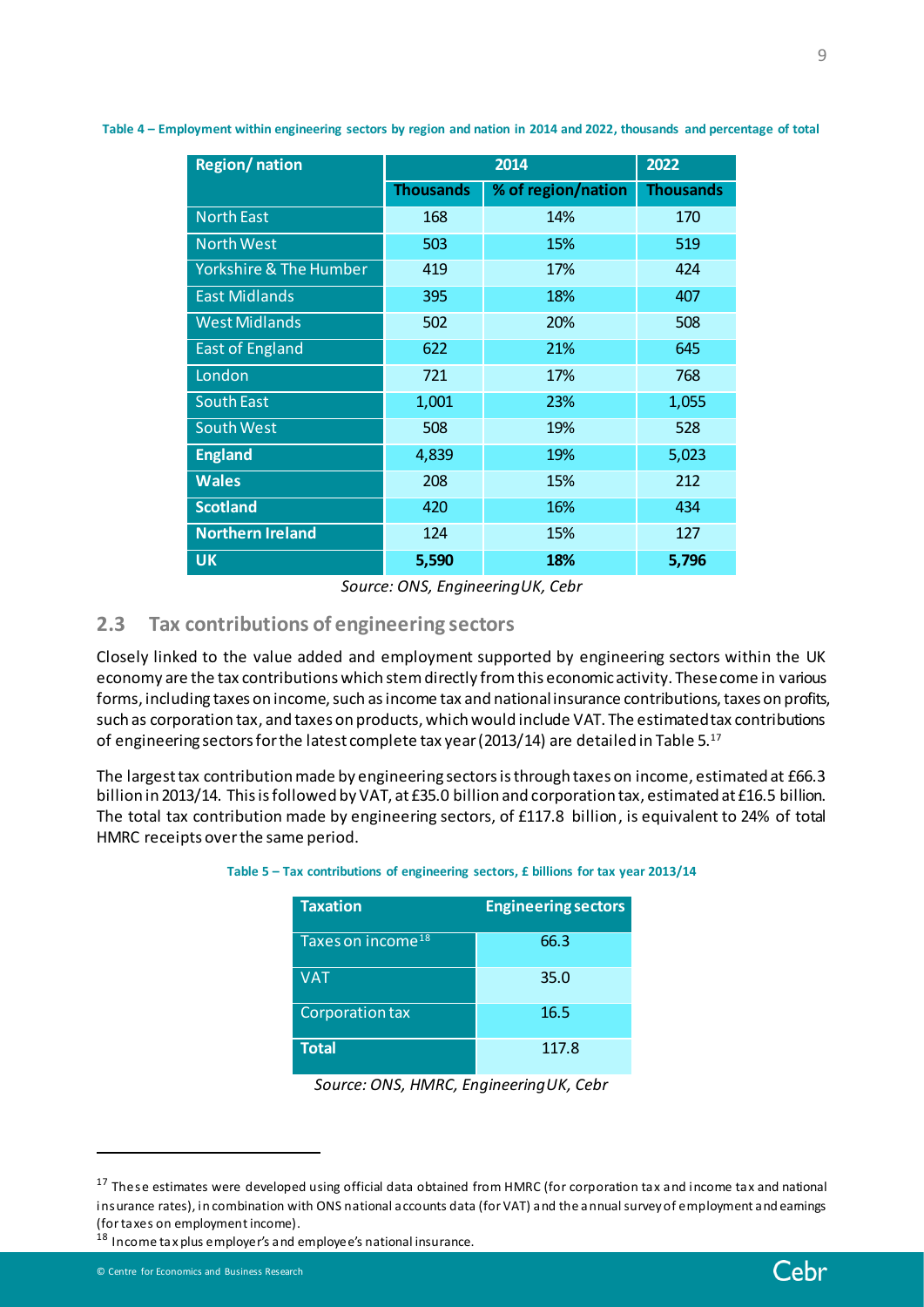# <span id="page-9-0"></span>**3 The multiplier impacts of engineering**

To further explore the economic impact of engineering sectors, this section outlines the ways in which these sectors interact with the rest of the UK economy through their supply chain and the employee income they generate. This impact is discussed in terms of the 'multiplier' effects associated with productive activity in engineering sectors. The aim of this analysis is to provide a measure of the total economic footprint of these sectors, demonstrating the total extent of economic activity in the UK that is supported by them based on the current structure of the UK economy.<sup>19</sup> We first investigate the supply chain of engineering sectors, before outlining multipliers associated with both GVA and employment.<sup>20</sup>

# <span id="page-9-1"></span>**3.1 The supply chain of engineering sectors**

The most obvious way in which industries interact with the wider economy is through the purchases they make from other businesses through their supply chain. This therefore provides a logical starting point for an analysis of the multiplier impacts and economic footprint of engineering sectors. The structure of engineering sectors' supply chain is outlined within Table 6below.

| <b>Sector</b>                                     | Percentage of intermediate inputs |
|---------------------------------------------------|-----------------------------------|
| <b>Engineering Sectors</b>                        | 48.9%                             |
| Wholesale and retail                              | 5.8%                              |
| <b>Administrative And Support Services</b>        | 4.2%                              |
| <b>Financial And Insurance Activities</b>         | 3.8%                              |
| <b>Transportation And Storage</b>                 | 2.3%                              |
| Construction                                      | 1.8%                              |
| Professional, Scientific And Technical Activities | 1.5%                              |
| Agriculture, Forestry And Fishing                 | 1.3%                              |
| <b>Public Administration And Defence</b>          | 1.0%                              |
| <b>Real Estate Activities</b>                     | 0.5%                              |
| Manufacturing                                     | 0.2%                              |
| <b>Other Service Activities</b>                   | 0.2%                              |
| Water and waste services                          | 0.2%                              |
| Information And Communication                     | 0.1%                              |
| Accommodation and food services                   | 0.1%                              |
| Human Health And Social Work                      | 0.1%                              |
| Imported goods and services                       | 27.9%                             |

#### **Table 6 – Supply chain of engineering sectors**

#### *Source: ONS, EngineeringUK, Cebr*

By far the largest component of engineering sectors' supply chain are purchases from other engineering sectors(48.9% of goods and services purchases). This stems not only from the close ties between different forms of engineering-based activity – such as mining and extraction supporting energy generation and, subsequently, manufacturing (and vice versa), but also from the fact that the definition of engineering utilised within this research is broad in nature.



<sup>&</sup>lt;sup>19</sup> Owing to the complexity of analysis and the resource required to produce sub-national multipliers, only UK-level impacts are presented here. However, further work may yet be conducted to investigate economic impacts of engineering sectors. <sup>20</sup> The methodology used to develop the multipliers detailed within this section is detailed within the technical appendix.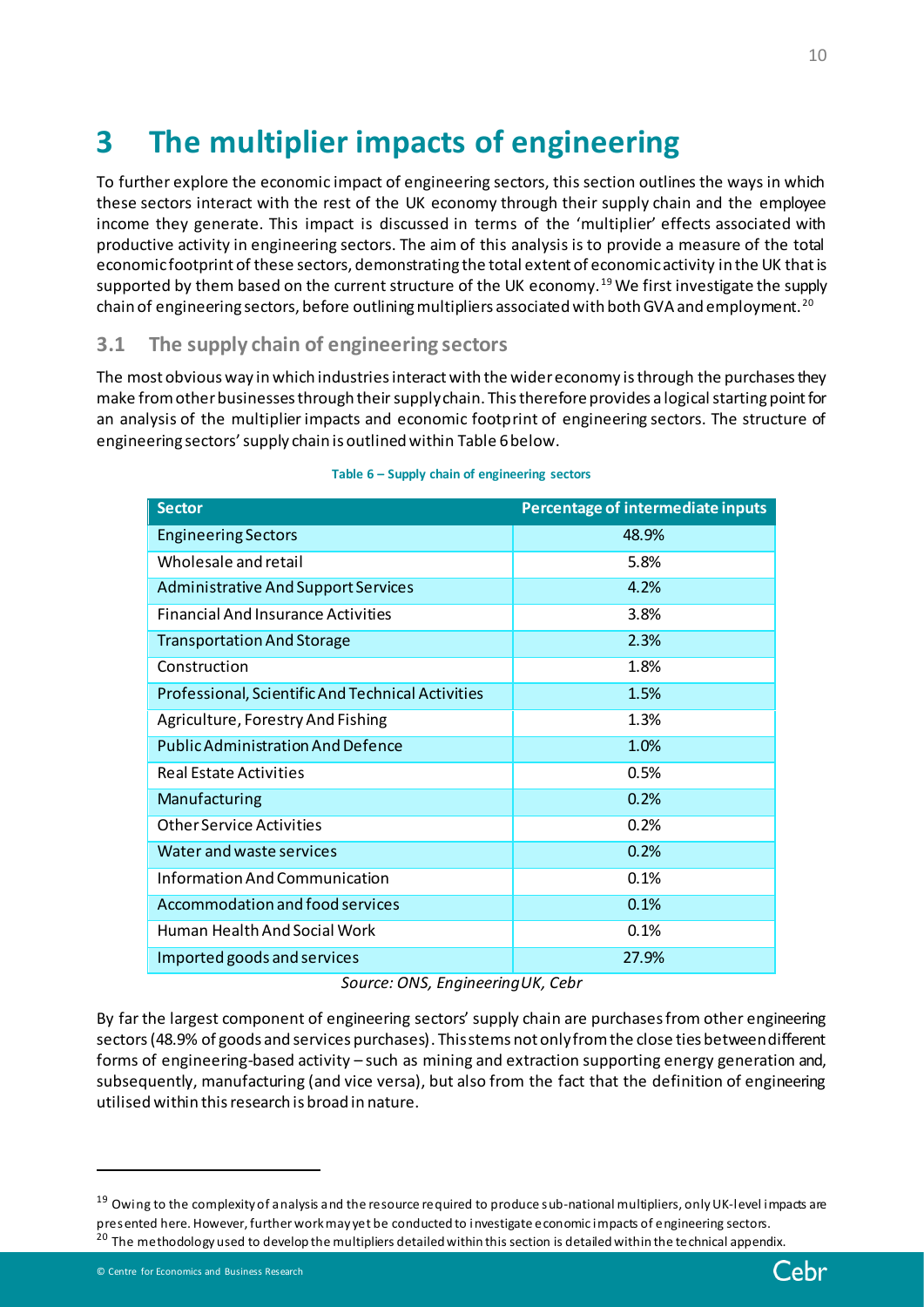Wholesale and retail make up the next largest sector in the engineering sectors' supply chain, at 5.8% of intermediate goods and services purchases. Meanwhile, imported goods and services in general represent over a quarter of the engineering sectors' supply chain.

The industries highlighted within this engineering supply chain are the direct beneficiaries of increases in engineering activity. It is through demands placed on these industries –and subsequently on the suppliers of these industries, and so on – that the multiplier effects discussed in the remainder of this section are generated.

# <span id="page-10-0"></span>**3.2 GVA multiplier impacts**

The economic impacts of engineering sectors in the UK are not confined to the direct GVA contributions outlined earlier within section 2. Cebr's input-output modelling (described in the technical appendix) has produced estimates of the indirect and induced multiplier impacts which result from the economic activity of engineering sectors.

Based on this analysis, we estimate that for every £1 of GVA generated by engineering sectors in the UK, a further £1.45 of GVA is generated in the wider UK economy through indirect and induced multiplier impacts. This GVA multiplier of 2.45 is decomposed and explained further in Figure 1.



*Source: Cebr*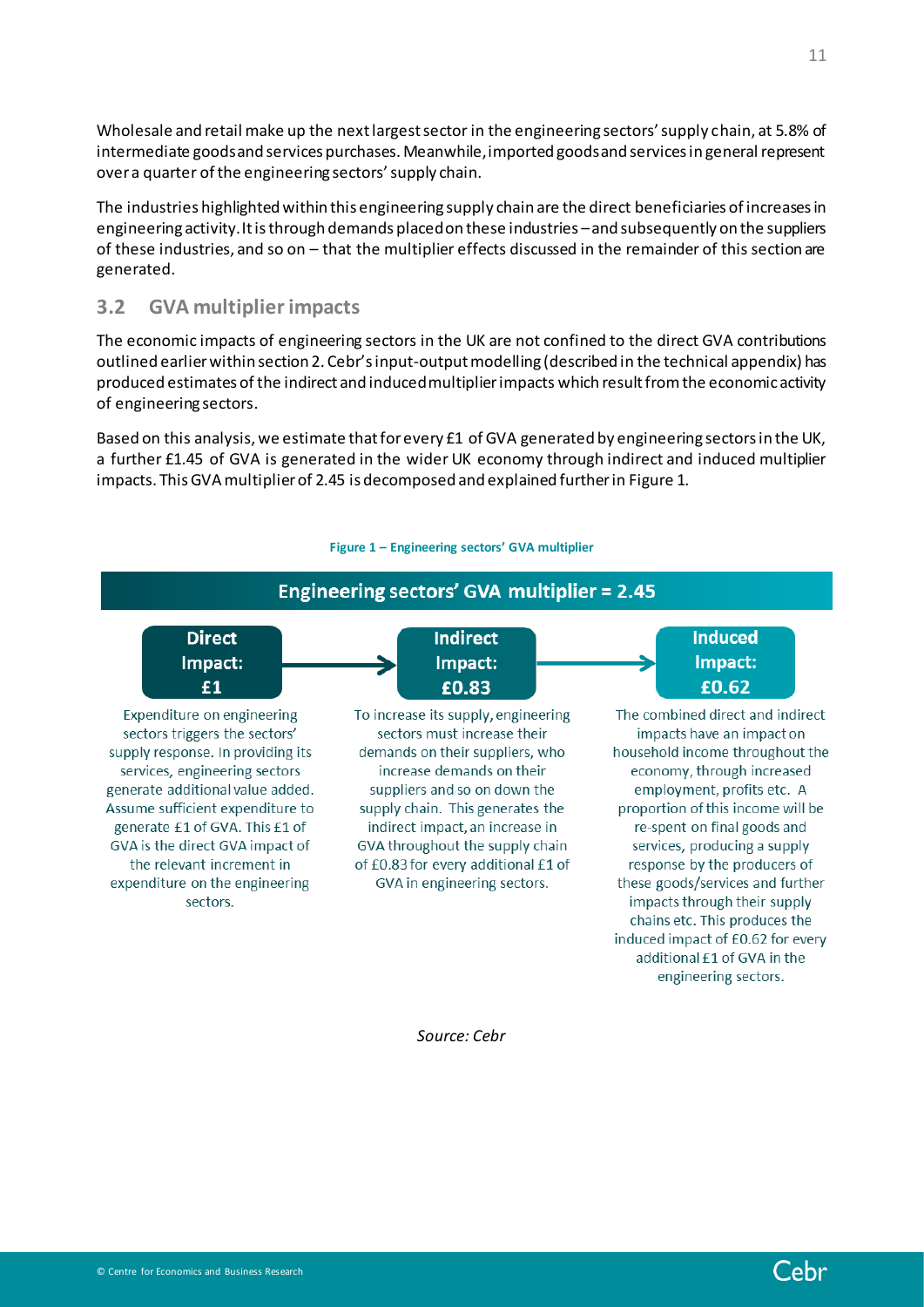Applying this GVA multiplier to the £406.3 billion direct GVA contribution of engineering sectors in 2014, provides an estimated total impact of £995.7 billion, equivalent to 66% of UK GVA.<sup>21</sup> This represents a GDP contribution of approximately £1,116.8 billion, once the additional contribution through net taxes on products are added to the GVA contribution. The indirect and induced components of the GVA impact are outlined within Table 7 below, alongside estimated contributions in 2022.<sup>22</sup>



| Year | <b>Direct</b> | <b>Indirect</b> | <b>Induced</b> | Total impact |
|------|---------------|-----------------|----------------|--------------|
| 2014 | 406.3         | 336.3           | 253.1          | 995.7        |
| 2022 | 542.2         | 448.9           | 337.8          | 1,328.9      |

*Source: ONS, EngineeringUK, Cebr \*Figures may not sum exactly due to rounding*

# <span id="page-11-0"></span>**3.3 Employment multiplier impacts**

As with GVA, the employment impacts of engineering sectors are not confined to their direct jobs contribution. Using the same input-output modelling approach yields estimates for the indirect and induced multiplier impacts of employment in engineering sectors.

Based on this analysis, we estimate that for every one full time equivalent (FTE) employed in engineering sectors in the UK, employment of a further 1.74 FTEs is supported in the wider UK economy through indirect and induced multiplier impacts. This employment multiplier of 2.74 is decomposed and explained further in Figure 2.

<sup>&</sup>lt;sup>21</sup> This is not to say that, if the engineering sectors did not exist, UK GDP would be 63% lower than it is. Rather, we are saying that the engineering sectors as they exist today make a 63% contribution to GDP once the multiplier impacts are taken into a ccount. If the engineering sectors did not exist, something else would have taken their place – in other words, when the economy is operating at capacity (with no structural unemployment), people would find jobs in other sectors and consumers would find other things to spend money on. While the direct and multiplier impacts are good indicators of the size of contribution made by these activities today, the economic importance of these sectors would be reflected in the extent to which the engineering sectors have contributed more (or less) to long-term productivity and economic growth relative to whatever other economic activities would have taken place in the absence of the engineering sectors.

<sup>&</sup>lt;sup>22</sup> Estimates for 2022 use the same multiplier as that used for 2012 and 2014 estimates. The implicit assumption here is therefore that the structure of the UK economy remains similar to how it is today and should therefore be treated as indicative and with this caveat in mind.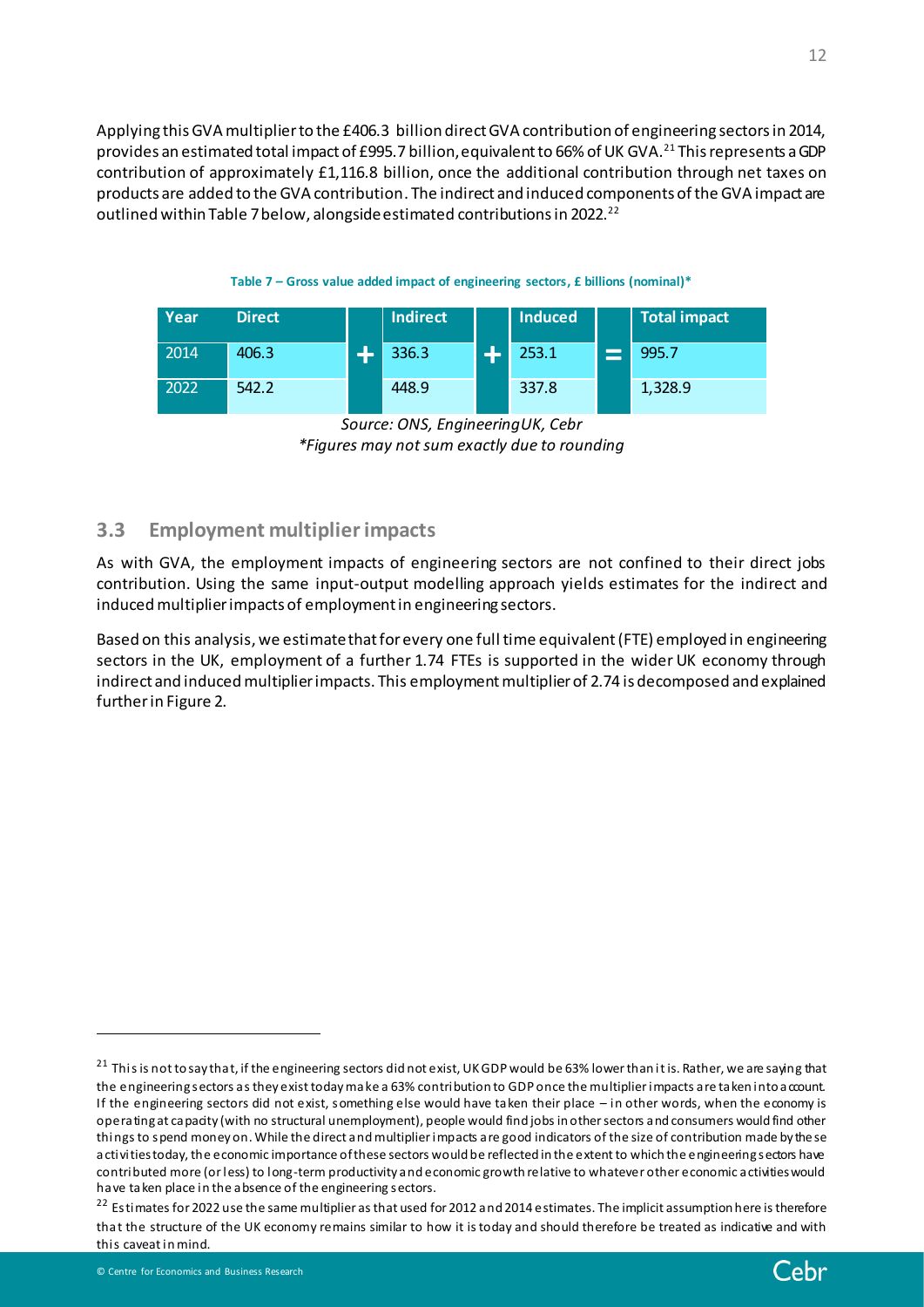#### **Figure 2 – Engineering sectors' employment multiplier**



*Source: Cebr*

Applying this employment multiplier to the 5.3 million FTEs employed by engineering sectors in 2014, provides an estimated total impact of 14.5 million FTEs supported by engineering sectors throughout the UK economy, equivalent to approximately 55% of UK employment.<sup>23</sup> The indirect and induced components of this employment impact are outlined within Table 8 below, alongside estimates for 2022.<sup>24</sup>

#### **Table 8 – FTE impact of engineering sectors, millions of FTEs\***

| Year | <b>Direct</b> | <b>Indirect</b> | <b>Induced</b> |        | <b>Total impact</b> |
|------|---------------|-----------------|----------------|--------|---------------------|
| 2014 | 5.3           | 5.3             | 3.9            | $\sim$ | 14.5                |
| 2022 | 5.5           | 5.5             | 4.1            |        | 15.0                |

*Source: ONS, EngineeringUK, Cebr \*Figures may not sum exactly due to rounding*



 $23$  The caveats outlined in footnote 21 apply equally here.

<sup>&</sup>lt;sup>24</sup> Estimates for 2022 use the same multiplier as that used for 2014 estimates. The implicit assumption here is therefore that the structure of the UK economy remains similar to how it is today and should therefore be treated as indicative and with this caveat in mind.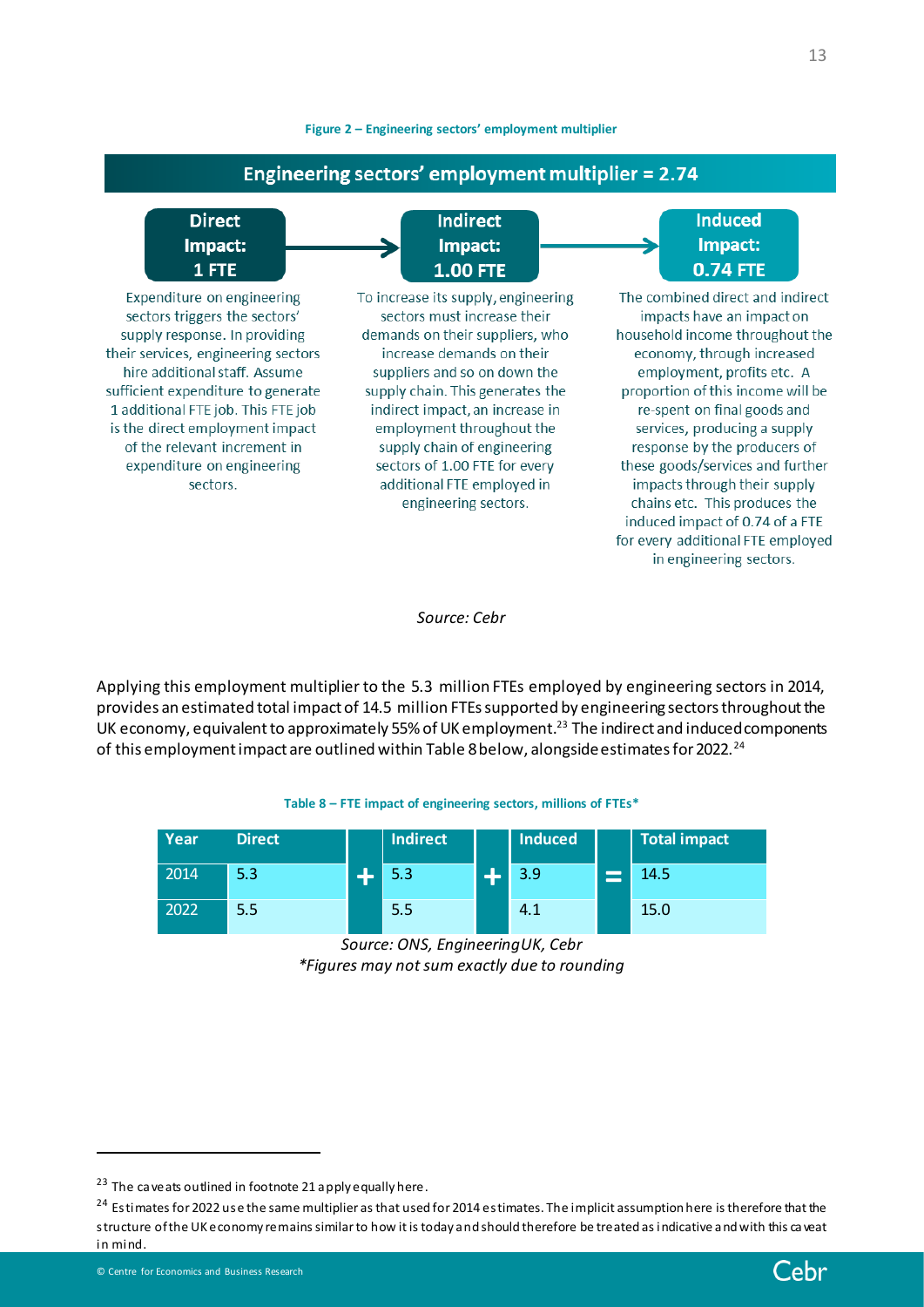# <span id="page-13-0"></span>**4 Appendix**

# <span id="page-13-1"></span>**4.1 Engineering sectors**

# **The definition of 'engineering sectors' used throughout this report**

| Code     | <b>Standard Industrial Classification</b>                                                                             |
|----------|-----------------------------------------------------------------------------------------------------------------------|
| 01.63    | Post-harvest crop activities                                                                                          |
| 01.64    | Seed processing for propagation                                                                                       |
| 05 (all) | Mining of coal and lignite                                                                                            |
| 06 (all) | Extraction of crude petroleum and natural gas                                                                         |
| 07 (all) | Mining of metal ores                                                                                                  |
| 08.1     | Quarrying of stone, sand and clay                                                                                     |
| 08.91    | Mining of chemical and fertiliser minerals                                                                            |
| 08.93    | <b>Extraction of salt</b>                                                                                             |
| 08.99    | Other mining and quarrying n.e.c.                                                                                     |
| 09 (all) | Mining support service activities                                                                                     |
| 10.13    | Production of meat and poultry meat products                                                                          |
| 10.20    | Processing and preserving of fish, crustaceans and molluscs                                                           |
| 10.3     | Processing and preserving of fruit and vegetables                                                                     |
| 10.4     | Manufacture of vegetable and animal oils and fats                                                                     |
| 10.5     | Manufacture of dairy products                                                                                         |
| 10.6     | Manufacture of grain mill products, starches and starch products                                                      |
| 10.7     | Manufacture of bakery and farinaceous products                                                                        |
| 10.8     | Manufacture of other food products                                                                                    |
| 10.9     | Manufacture of prepared animal feeds                                                                                  |
| 11 (all) | Manufacture of beverages                                                                                              |
| 12 (all) | Manufacture of tobacco products                                                                                       |
| 13 (all) | Manufacture of textiles                                                                                               |
| 14 (all) | Manufacture of w earing apparel                                                                                       |
| 15 (all) | Manufacture of leather and related products                                                                           |
| 16 (all) | Manufacture of wood and of products of wood and cork, except furniture; manufacture of articles of straw and plaiting |
| 17 (all) | Manufacture of paper and paper products                                                                               |
| 18 (all) | Printing and reproduction of recorded media                                                                           |
| 19 (all) | Manufacture of coke and refined petroleum products                                                                    |
| 20 (all) | Manufacture of chemicals and chemical products                                                                        |
| 21 (all) | Manufacture of basic pharmaceutical products and pharmaceutical preparations                                          |
| 22 (all) | Manufacture of rubber and plastic products                                                                            |
| 23 (all) | Manufacture of other non-metallic mineral products                                                                    |
| 24 (all) | Manufacture of basic metals                                                                                           |
| 25 (all) | Manufacture of fabricated metal products, except machinery and equipment                                              |
| 26 (all) | Manufacture of computer, electronic and optical products                                                              |
| 27 (all) | Manufacture of electrical equipment                                                                                   |
| 28 (all) | Manufacture of machinery and equipment n.e.c.                                                                         |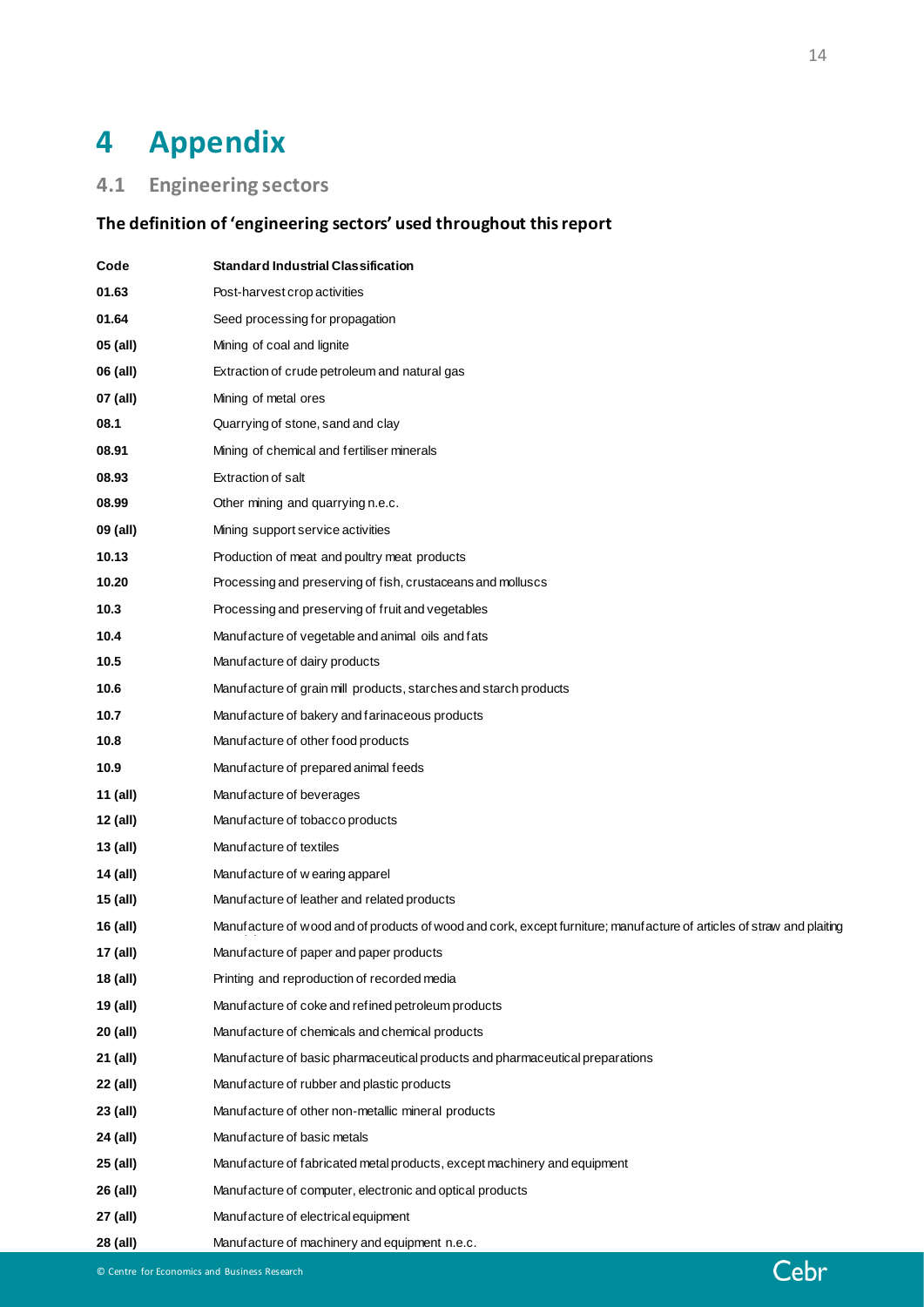| 29 (all)   | Manufacture of motor vehicles, trailers and semi-trailers                      |
|------------|--------------------------------------------------------------------------------|
| $30$ (all) | Manufacture of other transport equipment                                       |
| 31 (all)   | Manufacture of furniture                                                       |
| 32.11      | Striking of coins                                                              |
| 32.13      | Manufacture of imitation jew ellery and related articles                       |
| 32.20      | Manufacture of musical instruments                                             |
| 32.30      | Manufacture of sports goods                                                    |
| 32.40      | Manufacture of games and toys                                                  |
| 32.50      | Manufacture of medical and dental instruments and supplies                     |
| 32.9       | Manufacturing n.e.c                                                            |
| 33 (all)   | Repair and installation of machinery and equipment                             |
| 35.11      | Production of electricity                                                      |
| 35.12      | Transmission of electricity                                                    |
| 35.13      | Distribution of electricity                                                    |
| 35.21      | Manufacture of gas                                                             |
| 35.22      | Distribution of gaseous fuels through mains                                    |
| 35.30      | Steam and air conditioning supply                                              |
| 36 (all)   | Water collection, treatment and supply                                         |
| 37 (all)   | Sew erage                                                                      |
| 38.2       | Waste treatment and disposal                                                   |
| 38.3       | Materials recovery                                                             |
| 39 (all)   | Remediation activities and other w aste management services                    |
| 41.2       | Construction of residential and non-residential buildings                      |
| 42 (all)   | Civil engineering                                                              |
| 43.1       | Demolition and site preparation                                                |
| 43.2       | Electrical, plumbing and other construction installation activities            |
| 43.99/9    | Specialised construction activities (other than scaffold erection) n.e.c.      |
| 45.20      | Maintenance and repair of motor vehicles                                       |
| 49.50      | Transport via pipeline                                                         |
| 51.22      | Space transport                                                                |
| 58 (all)   | Publishing activities                                                          |
| 59.11      | Motion picture, video and television programme production activities           |
| 59.12      | Motion picture, video and television programme post-production activities      |
| 59.20      | Sound recording and music publishing activities                                |
| 61 (all)   | Telecommunications                                                             |
| 62 (all)   | Computer programming, consultancy and related activities                       |
| 63.1       | Data processing, hosting and related activities; web portals                   |
| 71.1       | Architectural and engineering activities and related technical consultancy     |
| 71.20      | Technical testing and analysis                                                 |
| 72.19      | Other research and experimental development on natural science and engineering |
| 74.90/1    | Environmental consulting activities                                            |
| 74.90/2    | Quantity surveying activities                                                  |

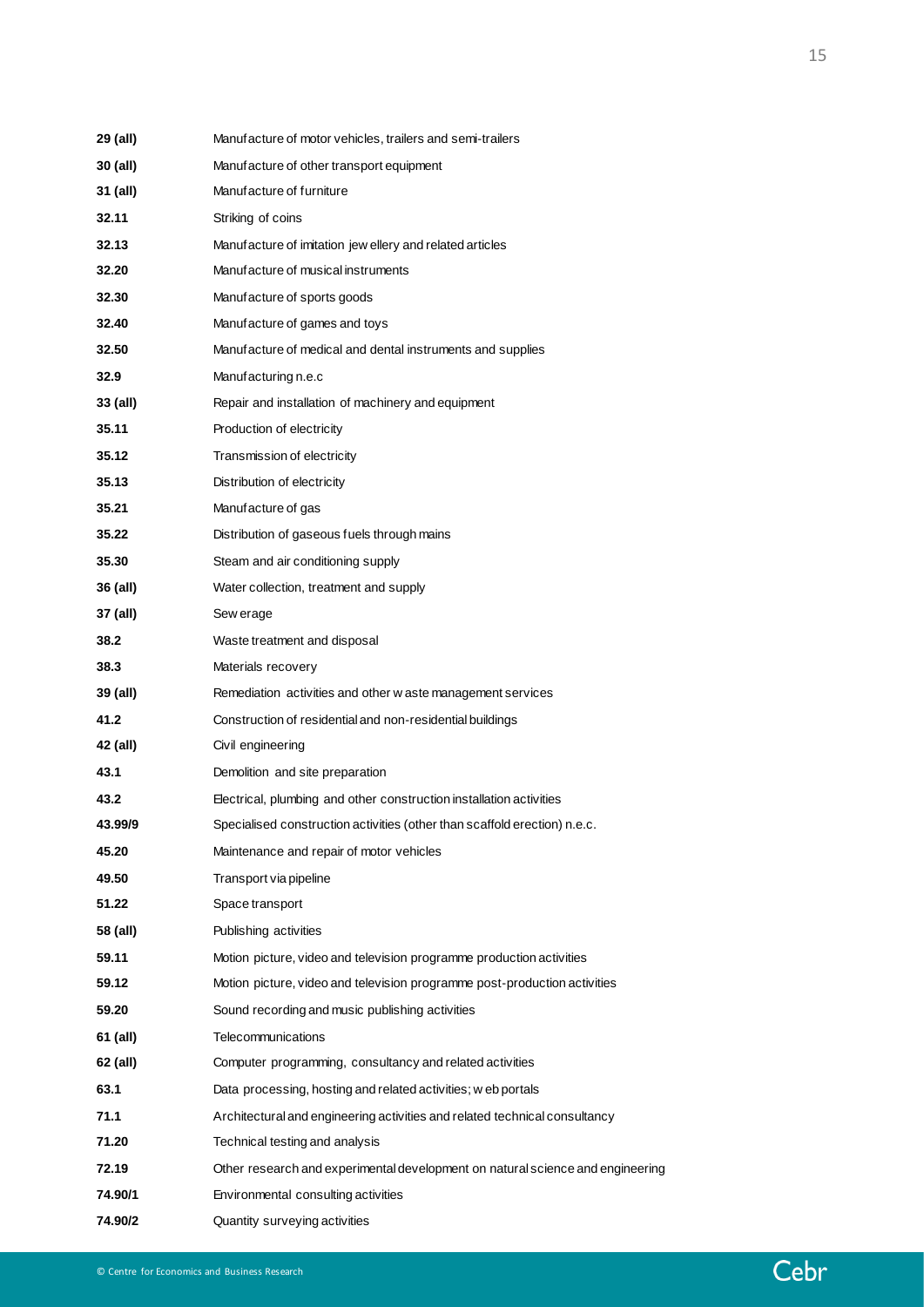| 80.20 | Security systems service activities                          |
|-------|--------------------------------------------------------------|
| 84.22 | Defence activities                                           |
| 95.1  | Repair of computers and communication equipment              |
| 95.21 | Repair of consumer electronics                               |
| 95.22 | Repair of household appliances and home and garden equipment |

# <span id="page-15-0"></span>**4.2 Economic impact methodology**

For the study, we used a combination of various official national statistics in combination with Cebr's proprietary input-output models. To establish the size and economic impact of engineering sectors, we adopted the framework provided by the ONS through the input-output analytical tables, which, alongside the supply-and-use tables, provide the most detailed official record of how the industries of the economy interact with other industries, with consumers and with international markets in producing the nation's GDP and national income.<sup>25</sup> This was used in combination with the annual business survey statistics, which provide detail on the 'business economy' at a more detailed level of disaggregation than the supply-anduse tables themselves.

Making use of the supply-and-use framework to analyse engineering sectors – which are only subsets of industries at the level of disaggregation provided by this framework –is one of the best means of ensuring consistency with the national accounting framework. The process of embedding a specific subset of activities within this framework involves assigning that subset an explicit role within the input-output tables.

Having assigned roles within the input-output framework for engineering sectors we had the foundation for establishing the wider economic impact of engineering sectors on the UK economy, using Leontief input-output modelling to estimate a full set of (matrix) multipliers capturing direct, indirect and induced impacts on, gross value added (GVA, a measure of economic output) and employment.

We use the multipliers in association with the direct impacts data to produce estimates of the total impacts of the industry through the supply chain response (indirect impacts) and the boost to household incomes and expenditure in the wider economy (induced impacts).

This section sets out the methods, data and assumptions used in the modelling underlying the results presented in the main body of this report.

#### **The economic impact modelling framework**

The direct impact estimates taken forward from previous research<sup>26</sup> provided the basis for completing the embedding process for engineering sectors.

Using these estimates as a starting point, engineering sectors were assigned a role within an adapted version of the aggregate combined use matrix. This comes in three parts:

a) The intermediate demand part, showing the inputs of products (goods and service s) – both domestic and imported –used by UK industries in the production of their output.

<sup>26</sup> See, 'The contribution of engineering to the UK economy' October 2014.



<sup>&</sup>lt;sup>25</sup> The most recent edition of these input-output tables, which relate to 2010, were published by ONS in February 2014. Supplyuse tables are published in slightly more timely fashion, with the latest edition of these tables, which relate to 2012, publ ished in October 2014.